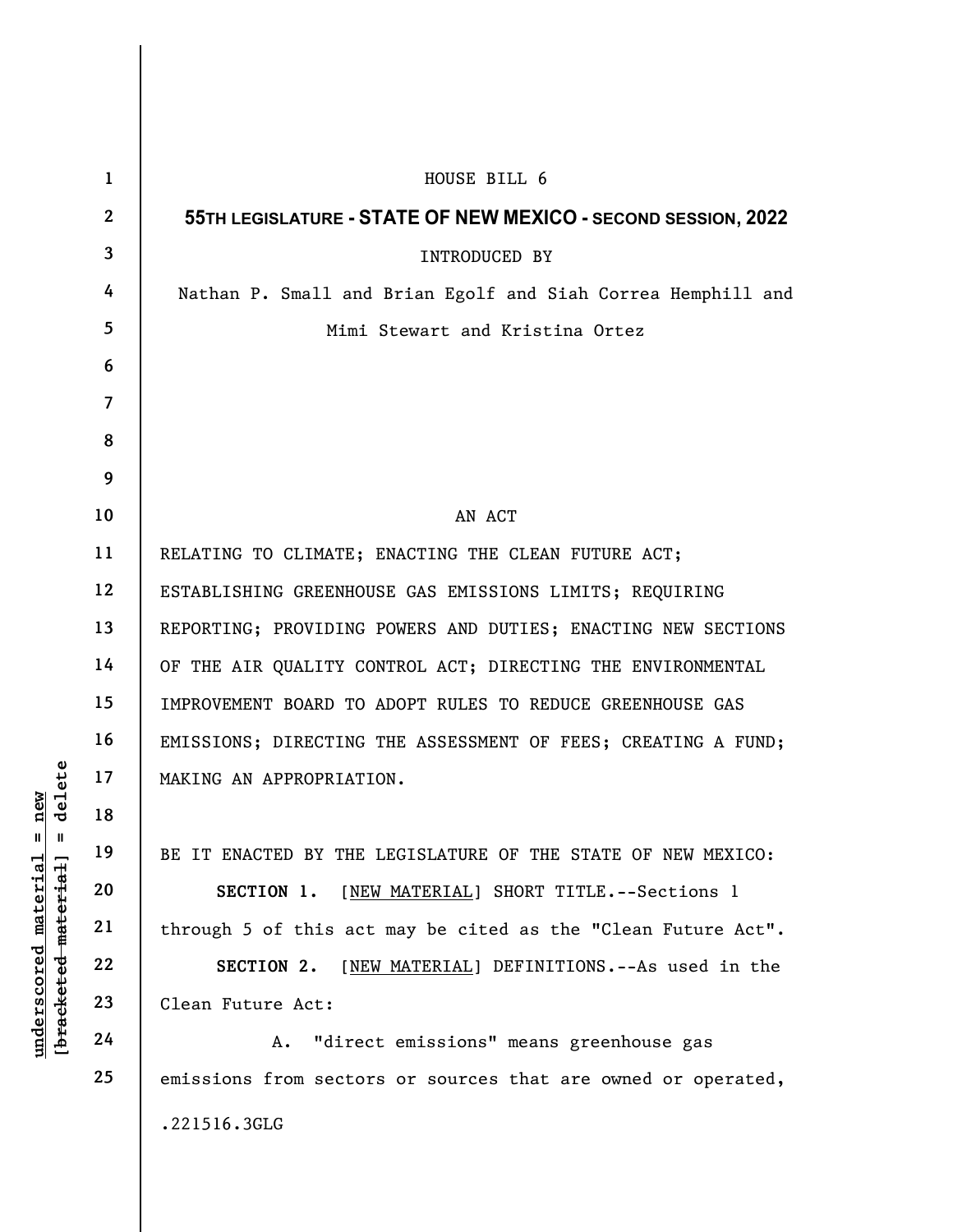in whole or in part, by any person and includes electricity generation, both imported and produced in-state; transportation fuels and heating fuels combusted in New Mexico; buildings, structures and other distribution systems; residential, commercial, institutional and industrial waste management; and agricultural, silvicultural and other manufacturing processes;

B. "disproportionately impacted communities" means disadvantaged communities or communities or populations of people for which multiple burdens, including environmental and socioeconomic stressors, inequity, poverty, high unemployment, pollution or discrimination, may act to persistently and negatively affect the health, well-being and environment of the communities or populations;

underschied material material material material material material material material material material material<br>
exception of greenhouse of greenhouse of greenhouse and the contract of the deleteration of the additional, pe C. "greenhouse gas" means gaseous compounds that absorb infrared radiation emitted from the earth's surface and trap heat in the earth's atmosphere, including carbon dioxide, methane, nitrous oxide, hydrofluorocarbons, perfluorocarbons, nitrogen trifluoride and sulfur hexafluoride, but not including water vapor;

D. "net-zero emissions" means allowable direct emissions of greenhouse gases are fully offset;

E. "offset" means a quantifiable, enforceable, additional, permanent and verifiable greenhouse gases reduction or sequestration by biological, chemical or geological means from a source or entity that is not otherwise subject to .221516.3GLG

 $- 2 -$ 

1

2

3

4

5

6

7

8

9

10

11

12

13

14

15

16

17

18

19

20

21

22

23

24

25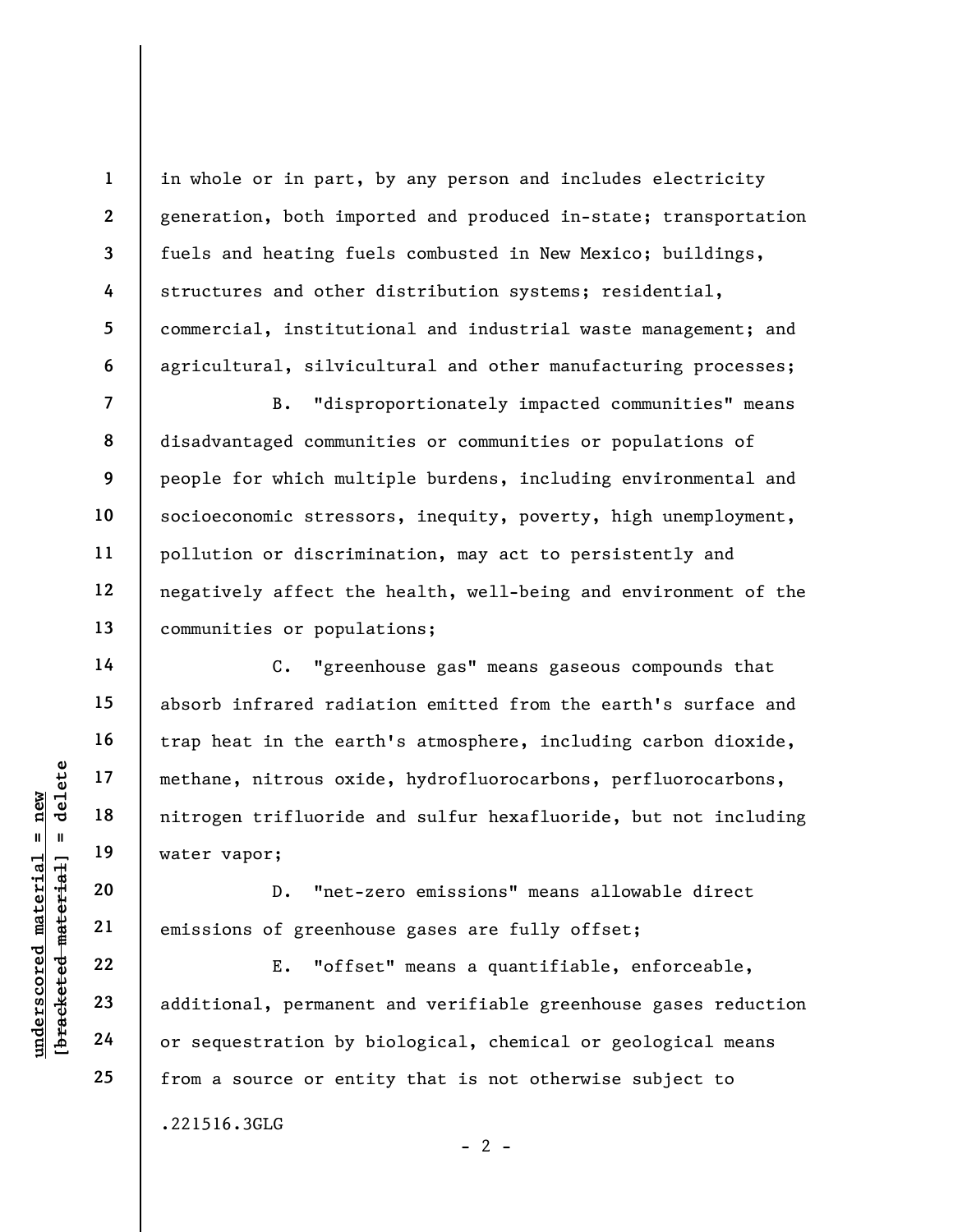mandatory greenhouse gas emission reduction requirements of the same amount, which reduction or sequestration is measured in terms of metric tons of carbon dioxide equivalent; and

F. "state entity" means a cabinet department of the executive branch of state government, the regulation and licensing department, the state land office, the public regulation commission, the New Mexico department of agriculture, the board of regents of the university of New Mexico and the board of regents of New Mexico state university.

SECTION 3. [NEW MATERIAL] GREENHOUSE GAS EMISSIONS LIMITS--ESTABLISHED.--Emissions of greenhouse gases in New Mexico shall be limited as follows:

A. by 2030, statewide direct emissions of greenhouse gases shall not exceed fifty percent of 2005 levels; and

underscore material emissions shall achie<br>  $\begin{array}{c|c|c|c} \hline \text{u} & \text{u} & \text{u} & \text{u} \\ \hline \text{u} & \text{u} & \text{u} & \text{u} \\ \hline \text{u} & \text{u} & \text{u} & \text{u} \\ \hline \text{u} & \text{u} & \text{u} & \text{u} \\ \hline \text{u} & \text{u} & \text{u} & \text{u} \\ \hline \text{u} & \text{u} & \text{u} & \text{u} \\ \hline$ B. by 2050, total statewide greenhouse gas emissions shall achieve at least net-zero emissions; provided that total statewide direct emissions of greenhouse gases shall not exceed ten percent of 2005 levels in 2050 or any subsequent year.

SECTION 4. [NEW MATERIAL] REPORTING--DETERMINATION OF 2005 LEVELS.--

A. Annually, by April 15, beginning the year after the enactment of the Clean Future Act, each state entity shall provide to the department of environment and the energy,

 $-3 -$ 

.221516.3GLG

1

2

3

4

5

6

7

8

9

10

11

12

13

14

15

16

17

18

19

20

21

22

23

24

25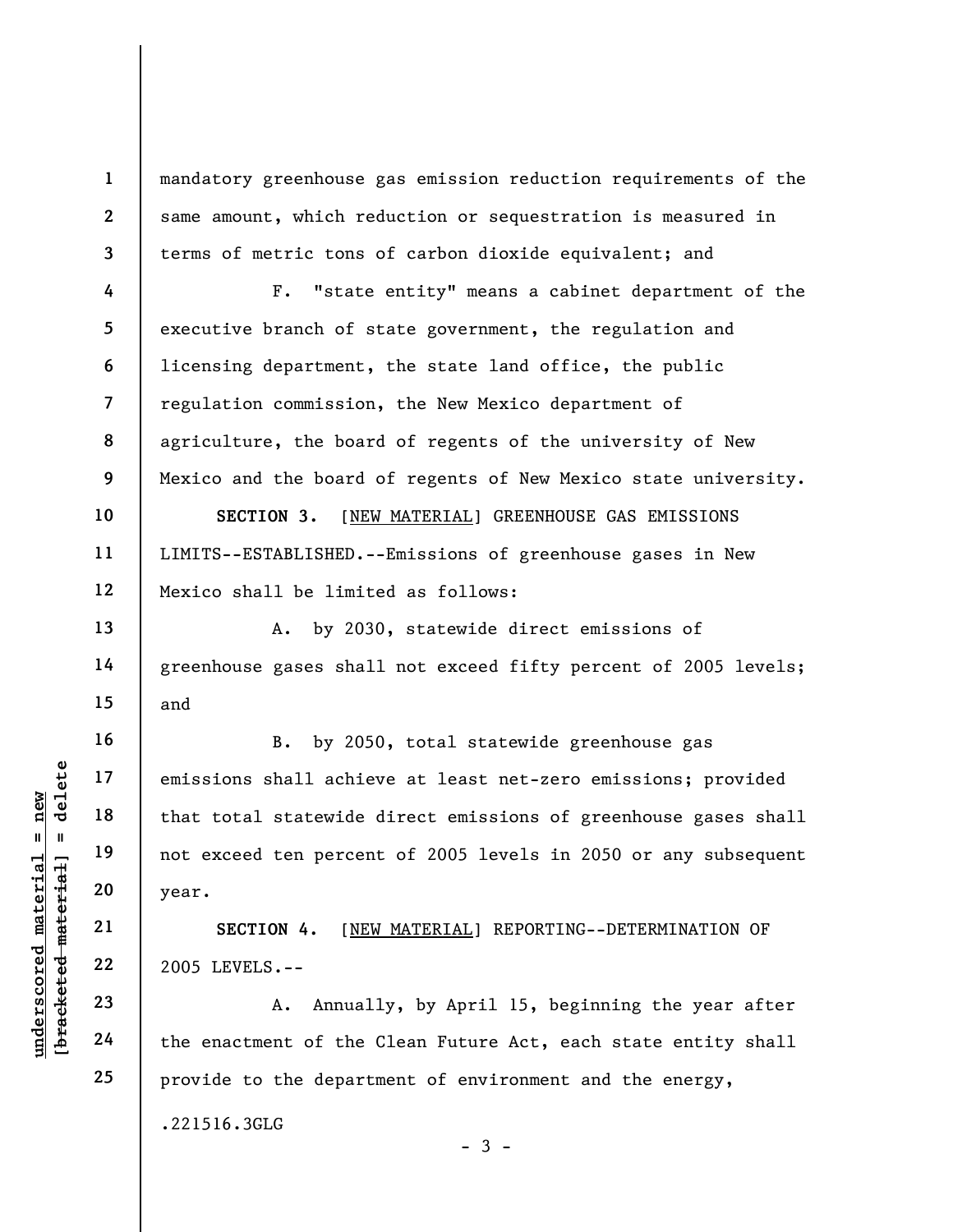|                         | $\mathbf{1}$             |                                                                 |
|-------------------------|--------------------------|-----------------------------------------------------------------|
|                         |                          | minerals and natural resources department information on:       |
|                         | $\boldsymbol{2}$         | the qualitative and quantitative impacts<br>(1)                 |
|                         | $\mathbf{3}$             | of climate change on the state entity's programs and operations |
|                         | 4                        | and, to the extent known, on disproportionately impacted        |
|                         | 5                        | communities;                                                    |
|                         | $\boldsymbol{6}$         | the ways in which the state entity is able<br>(2)               |
|                         | $\overline{\phantom{a}}$ | to integrate climate change adaptation and mitigation practices |
|                         | 8                        | into its programs or operations;                                |
|                         | 9                        | the current and projected future direct<br>(3)                  |
|                         | 10                       | emissions of greenhouse gases, to the extent known, from        |
|                         | 11                       | sources or sectors within the state entity's regulatory         |
|                         | 12                       | jurisdiction and the progress being made toward meeting the     |
|                         | 13                       | greenhouse gas emissions limits established in Section 3 of the |
|                         | 14                       | Clean Future Act; and                                           |
|                         | 15                       | (4)<br>any additional resources, statutory or                   |
|                         | 16                       | regulatory authority or programs needed by the state entity to  |
| delete                  | 17                       | reduce direct emissions of greenhouse gases from sources or     |
| new                     | 18                       | sectors within the state entity's regulatory jurisdiction to    |
| II.<br>$\mathbf{I}$     | 19                       | meet the greenhouse gas emissions limits established in Section |
| $\mathtt{matter}$       | 20                       | 3 of the Clean Future Act.                                      |
| material                | 21                       | B.<br>Annually, by July 1, beginning the year after             |
| $\bm{{\rm underscore}}$ | 22                       | the enactment of the Clean Future Act, the department of        |
| [bracketed              | 23                       | environment and the energy, minerals and natural resources      |
|                         | 24                       | department shall jointly publish a report on the state's        |
|                         | 25                       | progress toward meeting the greenhouse gas emissions limits     |
|                         |                          | .221516.3GLG                                                    |
|                         |                          | $-4 -$                                                          |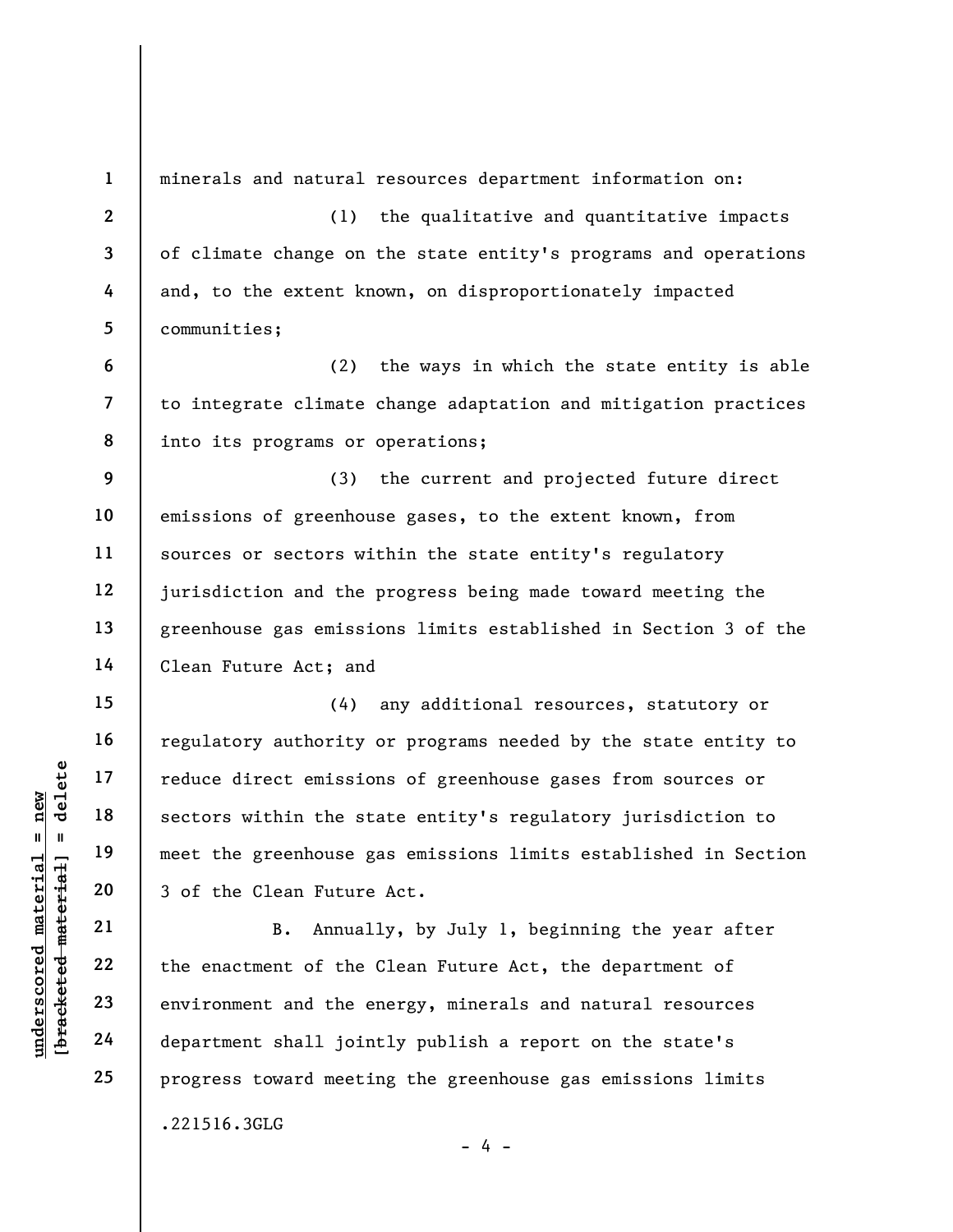established in Section 3 of the Clean Future Act. The first report published shall determine the 2005 levels of statewide direct emissions of greenhouse gases. Additionally, each annual report shall:

5 6 7 8 (1) prioritize coordination with and consideration of environmental and economic progress for, and the avoidance of impacts to, disproportionately impacted communities;

9 10 11 12 13 14 15 16 (2) contain an inventory of all statewide greenhouse gas emissions based on best available data and information and the progress being made toward achieving the greenhouse gas emissions limits. The inventory shall include, at a minimum, total direct emissions statewide and sector- and source-specific emissions and source-specific greenhouse gas emission information required to be reported pursuant to rules adopted by the environmental improvement board;

(3) identify specific policies and regulatory strategies that are either in place or necessary to be in place to achieve the greenhouse gas emissions limits;

underscored material = new [bracketed material] = delete (4) identify additional programs needed to achieve the greenhouse gas emissions limits, including programs to reduce greenhouse gas emissions from light-, medium- and heavy-duty vehicles sold in the state and the adoption of updated building and energy codes, and the budgetary resources needed to implement the programs; and

.221516.3GLG

17

18

19

20

21

22

23

24

25

1

2

3

4

 $- 5 -$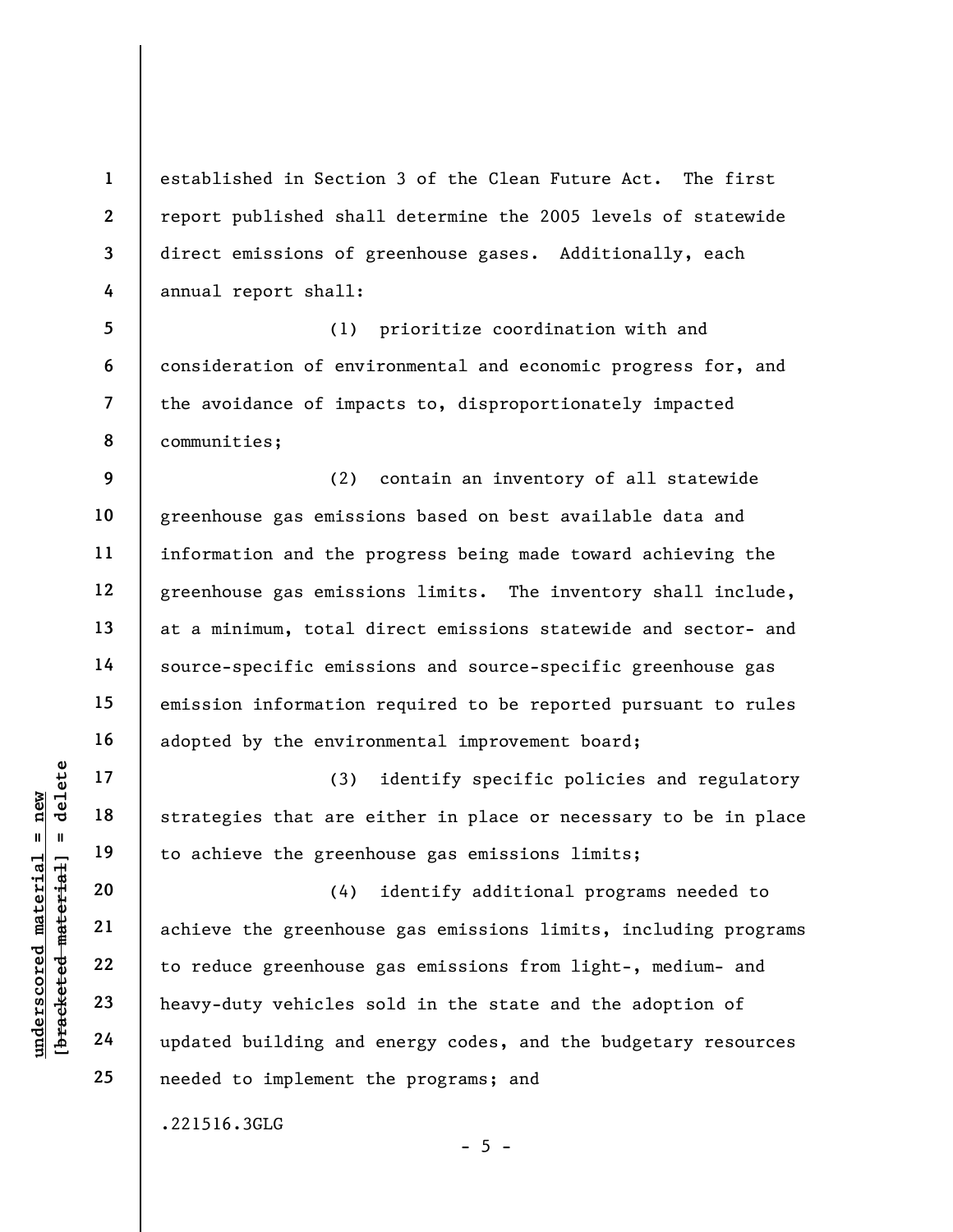(5) identify opportunities to increase energy efficiency investments and targets for electric utilities, including opportunities for low-income households.

4 5 6 7 8 9 10 11 12 13 SECTION 5. [NEW MATERIAL] POWERS AND DUTIES--DEPARTMENT OF ENVIRONMENT--ENERGY, MINERALS AND NATURAL RESOURCES DEPARTMENT.--The department of environment and the energy, minerals and natural resources department may seek necessary resources from the legislature or other appropriate sources, coordinate the efforts needed in the state and among the state agencies and take any action authorized by law that is deemed necessary or appropriate by the secretary of the respective department for the state to meet the greenhouse gas emissions limits established in Section 3 of the Clean Future Act.

SECTION 6. A new section of the Air Quality Control Act, Section 74-2-5.4 NMSA 1978, is enacted to read:

"74-2-5.4. [NEW MATERIAL] DUTIES AND POWERS-- ENVIRONMENTAL IMPROVEMENT BOARD--LOCAL BOARD--GREENHOUSE GAS EMISSIONS.--

A. For the purposes of this section:

(1) "direct emissions" means greenhouse gas emissions from a source;

UNDERENATOR ENVIRONMENTAL IMPROVE<br>
= 18<br>
= 19<br>
= 19<br>
= 20<br>
= 21<br>
= 22<br>
= 23<br>
= 24<br>
= 24<br>
= 26<br>
= 24<br>
= 26<br>
= 26<br>
= 26<br>
= 26<br>
= 26<br>
= 26<br>
= 26<br>
= 15<br>
= 15<br>
= 16<br>
= 16<br>
= 16<br>
= 16<br>
= 16<br>
= 16<br>
= 16<br>
= 16<br>
= 16<br>
= 16<br>
= 16<br>
= (2) "disproportionately impacted communities" means disadvantaged communities or communities or populations of people for which multiple burdens, including environmental and socioeconomic stressors, inequity, poverty, high

.221516.3GLG

1

2

3

14

15

16

17

18

19

20

21

22

23

24

25

 $- 6 -$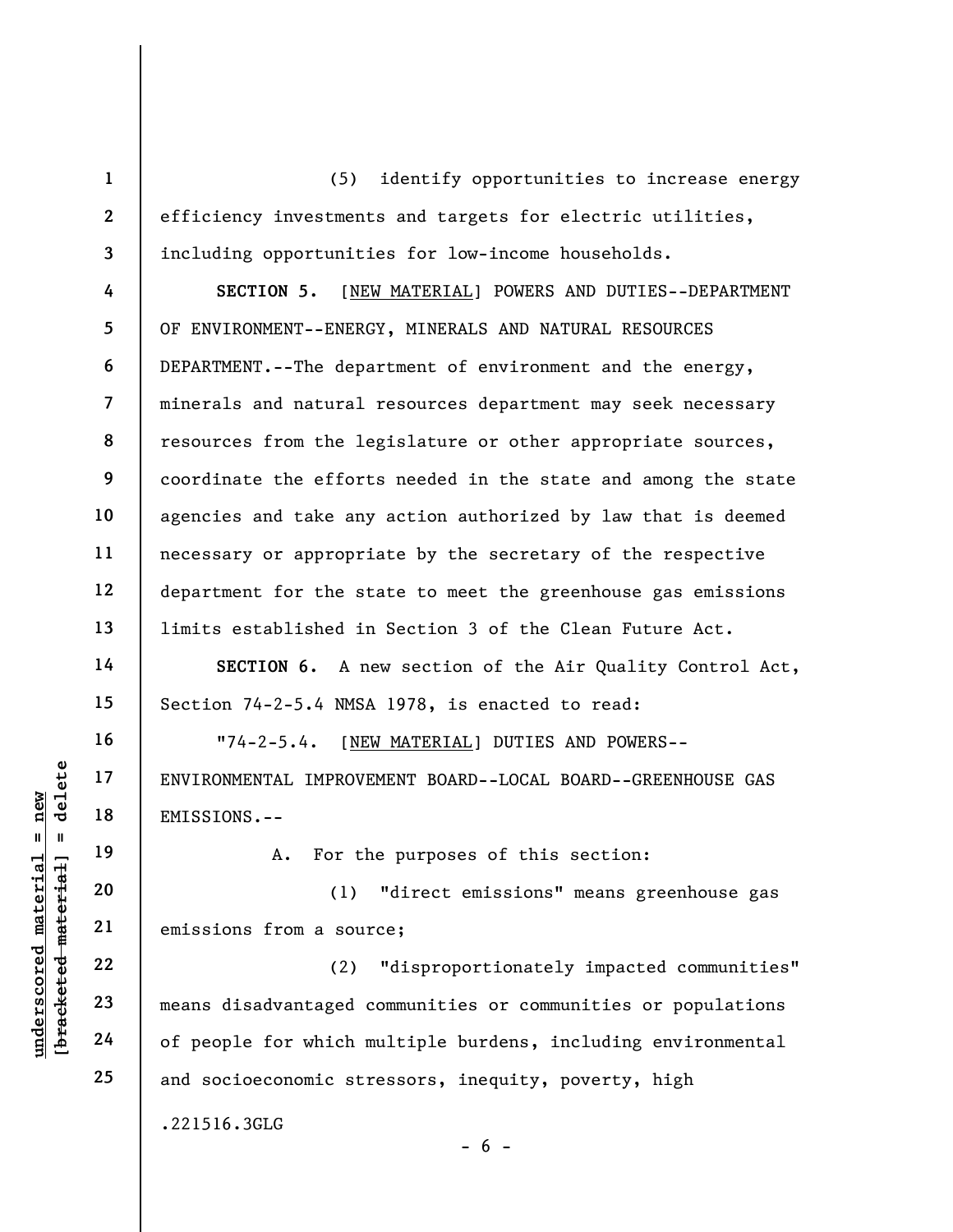understand material material same amount, which re<br>
under 18<br>
under 19<br>
20<br>
under 19<br>
21<br>
22<br>
under 22<br>
23<br>
24<br>
NMSA 1978, the environment<br>
24 1 2 3 4 5 6 7 8 9 10 11 12 13 14 15 16 17 18 19 20 21 22 23 24 25 unemployment, pollution or discrimination, may act to persistently and negatively affect the health, well-being and environment of the communities or populations; (3) "greenhouse gas" means gaseous compounds that absorb infrared radiation emitted from the earth's surface and trap heat in the earth's atmosphere, including carbon dioxide, methane, nitrous oxide, hydrofluorocarbons, perfluorocarbons, nitrogen trifluoride and sulfur hexafluoride, but not including water vapor; (4) "net-zero emissions" means allowable direct emissions of greenhouse gases that are fully offset; and (5) "offset" means a quantifiable, enforceable, additional, permanent and verifiable greenhouse gases reduction or sequestration by biological, chemical or geological means from a source that is not otherwise subject to mandatory greenhouse gas emission reduction requirements of the same amount, which reduction or sequestration is measured in terms of metric tons of carbon dioxide equivalent. B. No later than June 30, 2025, the department shall petition the environmental improvement board to promulgate rules to reduce greenhouse gas emissions from sources subject to the Air Quality Control Act. C. Notwithstanding the provisions of Section 74-2-5 NMSA 1978, the environmental improvement board shall have exclusive authority under the Air Quality Control Act to adopt .221516.3GLG

- 7 -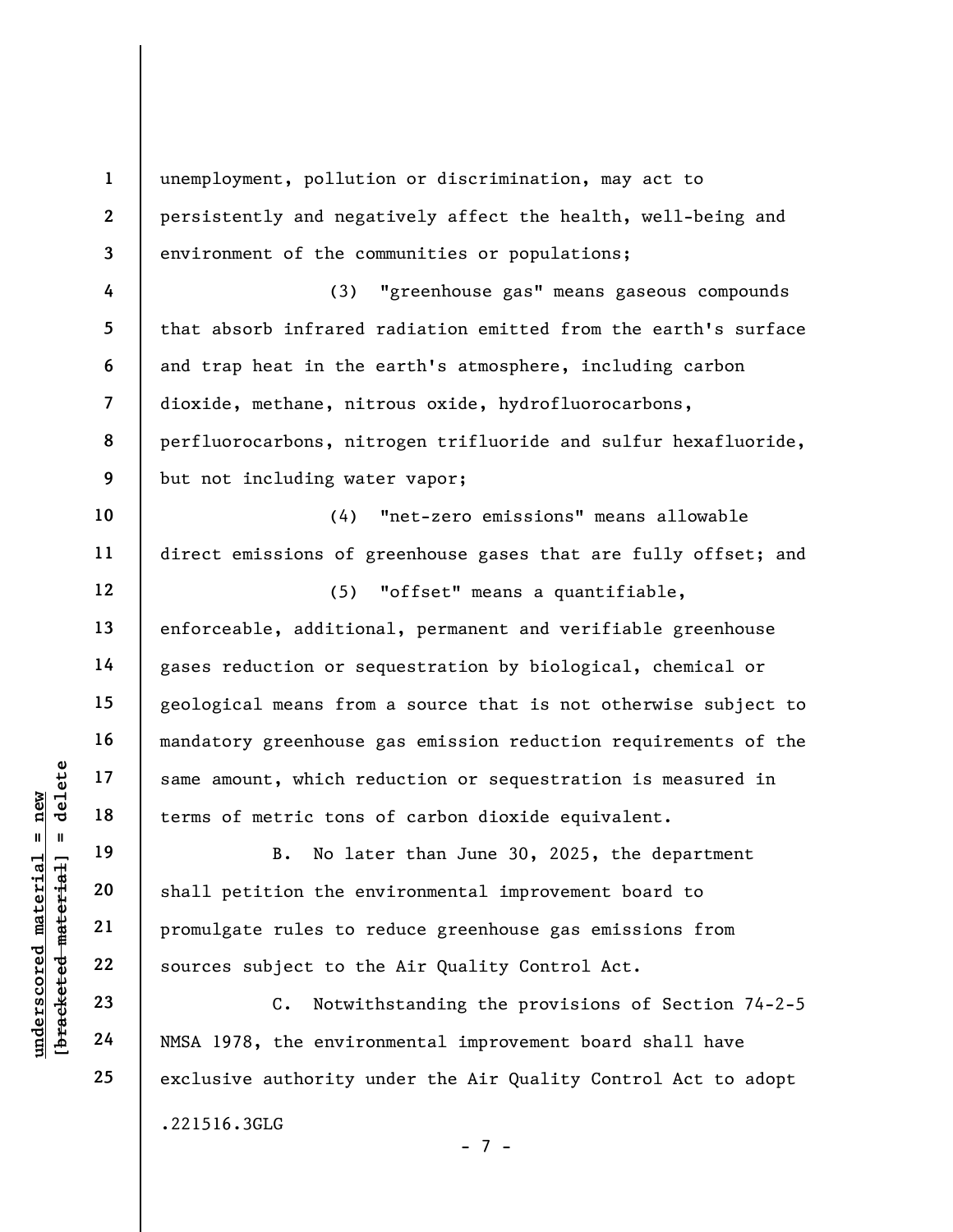1 2 3 4 5 6 7 8 9 10 11 rules to reduce greenhouse gas emissions for purposes of meeting statewide climate goals and emissions limits. The rules shall apply to sources statewide, including sources within the boundaries of a local authority. A local board may adopt greenhouse gas emissions reduction rules in addition to the environmental improvement board rules; provided that rules adopted by the local board shall be at least as stringent as the rules adopted by the environmental improvement board and shall not conflict with rules adopted by the environmental improvement board.

D. The environmental improvement board shall adopt rules:

(1) determining the proportionate share of greenhouse gas emission reductions from sources within the board's jurisdiction to achieve:

(a) by 2030, statewide direct emissions of greenhouse gases that do not exceed fifty percent of 2005 levels, as determined by the department; and

understand material exceed to percent the set of the set of the set of the set of the set of that total statewide<br>
we wanted that total statewide<br>
we wanted that total statewide<br>
we wanted the percent of the set of the set (b) by 2050, total statewide greenhouse gas emissions that are at least net-zero emissions; provided that total statewide direct emissions of greenhouse gases shall not exceed ten percent of 2005 levels in 2050 or any subsequent year, as determined by the department; and

(2) to achieve the limits established pursuant to Paragraph (1) of this subsection, establishing:

.221516.3GLG

12

13

14

15

16

17

18

19

20

21

22

23

24

25

- 8 -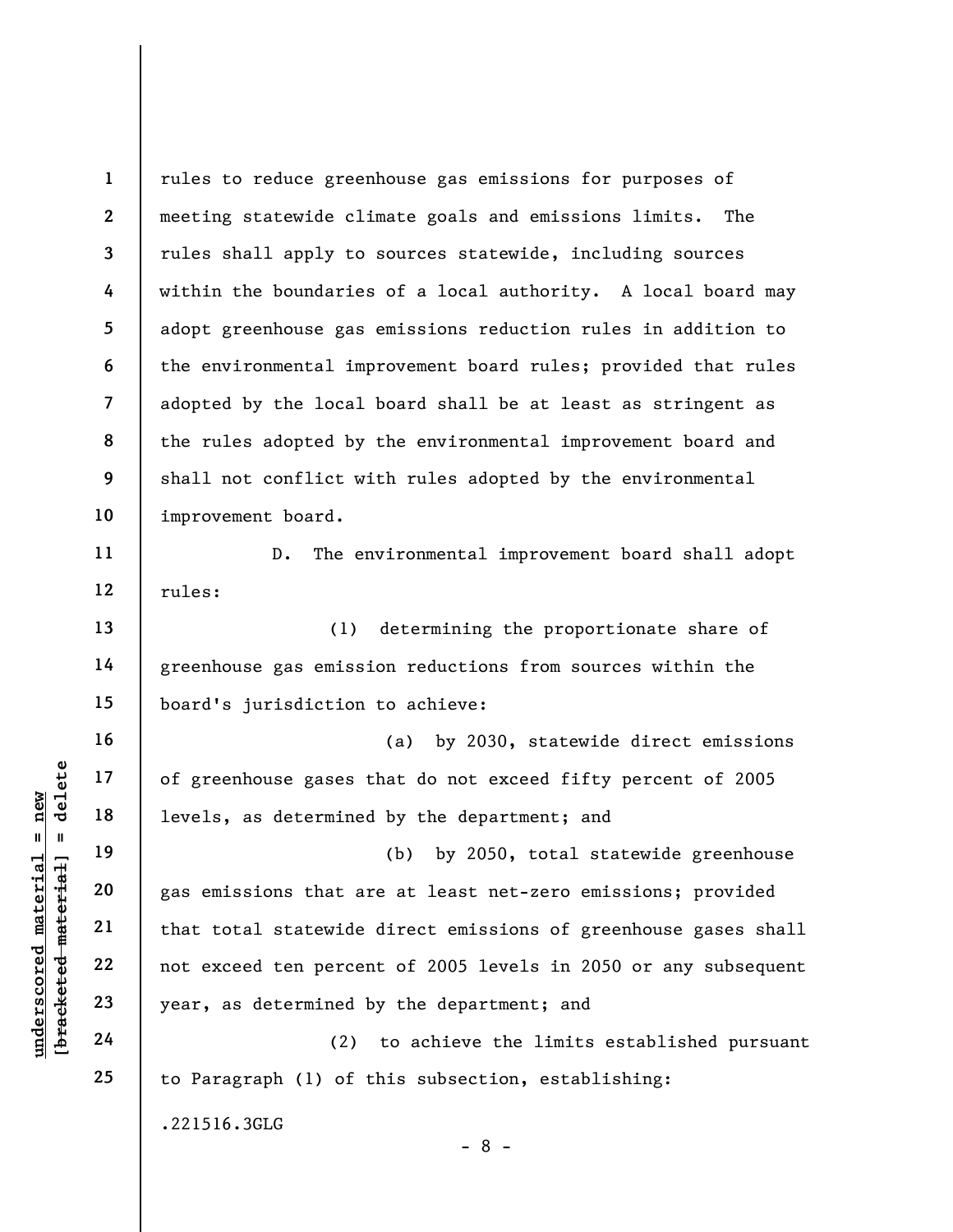underscored material = new [bracketed material] = delete 1 2 3 4 5 6 7 8 9 10 11 12 13 14 15 16 17 18 19 20 21 22 23 24 25 (a) greenhouse gas emissions reporting and disclosure requirements; (b) greenhouse gas emissions limits and reduction requirements; (c) protocols for the review and approval by the department of greenhouse gas emission offset credits, including preferences for offsets based on their geographic location and the impact of the offsets on disproportionately impacted communities or environmental justice communities. The credits shall represent a greenhouse gas emission reduction, avoidance or sequestration that is real, additional, quantifiable, permanent, verifiable and enforceable; (d) protocols for the transfer, sale and trading of greenhouse gas emission offset credits; (e) requirements for sources or sectors not meeting greenhouse gas emission reduction requirements to obtain greenhouse gas emission offset credits; (f) reasonable fees to be paid by sources. The fees may be based on total direct emissions from a source, the number of offset credits a source uses to meet the applicable greenhouse emission reduction requirements or the sale or transfer of offset credits by a source, or a combination thereof. The fees shall cover the reasonable costs of the department to administer and enforce the greenhouse gas .221516.3GLG

 $-9 -$